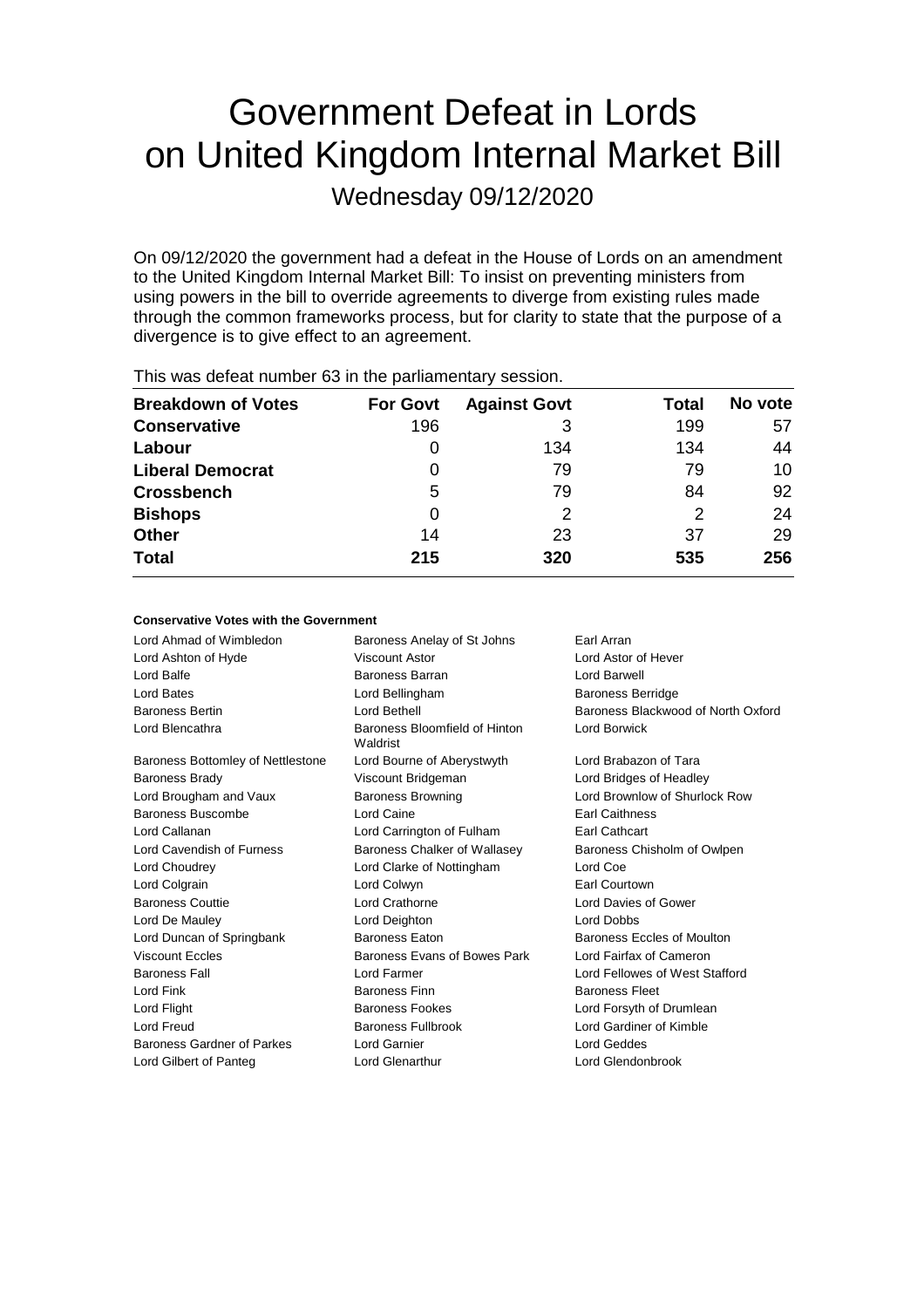Lord Goodlad Lord Grade of Yarmouth Lord Grimstone of Boscobel Lord Hamilton of Epsom Lord Hammond of Runnymede Lord Haselhurst Lord Hayward **Baroness Helic** Lord Herbert of South Downs Lord Hill of Oareford Lord Hodgson of Astley Abbotts Baroness Hodgson of Abinger Lord Holmes of Richmond Baroness Hooper Correct Lord Horam Lord Howard of Rising **Lord Howard of Lympne** Earl Howe Lord Howell of Guildford Lord Hunt of Wirral Baroness Jenkin of Kennington Lord Johnson of Marylebone Lord Jopling Lord Keen of Elie Lord King of Bridgwater Lord Kirkham Lord Kirkhope of Harrogate Lord Lamont of Lerwick Lord Lancaster of Kimbolton Lord Lansley Lord Lexden Earl Lindsay Lord Lingfield Earl Liverpool **Lord Livingston of Parkhead** Marquess of Lothian Lord Lucas Lord Mancroft Baroness Manzoor Lord Marlesford **Lord McColl of Dulwich** Baroness McGregor-Smith Lord McInnes of Kilwinning Lord McLoughlin Lord Mendoza Baroness Meyer **Baroness Mobarik** Baroness Mobarik Baroness Morgan of Cotes Baroness Morris of Bolton Lord Moylan Lord Naseby Baroness Neville-Jones **Baroness Neville-Rolfe** Baroness Newlove Baroness Nicholson of Winterbourne Baroness Noakes Lord Northbrook Lord Norton of Louth Lord O'Shaughnessy Lord Parkinson of Whitley Bay Lord Patten **Baroness Penn** Lord Pickles Lord Popat Lord Rana Lord Randall of Uxbridge Lord Ranger **Baroness Rawlings** Lord Reay Ranger **Lord Reay** Baroness Redfern Lord Renfrew of Kaimsthorn Lord Ribeiro Viscount Ridley Lord Risby Lord Robathan Baroness Rock Lord Rose of Monewden Lord Rotherwick Baroness Sanderson of Welton Lord Sarfraz Lord Sassoon Baroness Sater **Baroness Scott of Bybrook** Baroness Seccombe Lord Selkirk of Douglas Baroness Shackleton of Belgravia Lord Sharpe of Epsom Lord Sheikh **Baroness Shephard of Northwold** Lord Sherbourne of Didsbury Baroness Shields **Earl Shinkwin** Lord Shinkwin **Earl Shrewsbury** Lord Smith of Hindhead Baroness Stedman-Scott Lord Sterling of Plaistow Lord Stewart of Dirleton **Lord Strathclyde** Baroness Stroud Cord Strathclyde Baroness Stroud Baroness Sugg 

Lord Suri Lord Suri Lord Swinfen Lord Taylor of Holbeach Lord Tebbit Lord Trefgarne Viscount Trenchard Lord Trimble Lord True Lord Tugendhat **Viscount Ullswater** Corresponding Viscount Ullswater Corresponding Vaizey of Didcot Baroness Vere of Norbiton Baroness Verma Lord Wei Lord Wharton of Yarm Lord Whitby Lord Willetts Baroness Williams of Trafford Baroness Wyld Lord Young of Graffham Viscount Younger of Leckie

Lord Gold Baroness Goldie Lord Goldsmith of Richmond Park

#### **Conservative Votes against the Government**

Lord Dunlop **Lord Mackay of Clashfern** Baroness McIntosh of Pickering

#### **Labour Votes with the Government**

## **Labour Votes against the Government** Lord Adonis Lord Allen of Kensington Lord Alli Baroness Amos Lord Anderson of Swansea Baroness Andrews Baroness Armstrong of Hill Top Lord Bach Baroness Bakewell Lord Bassam of Brighton **Lord Berkeley Communist Baroness Billingham** Baroness Blower **Lord Blunkett** Lord Bunkett **Lord Boateng** Lord Bradley **Lord Bragg Lord Bragg Lord Browne of Ladyton** Baroness Bryan of Partick Lord Campbell-Savours Lord Carter of Coles Baroness Chakrabarti Baroness Clark of Kilwinning Lord Clark of Windermere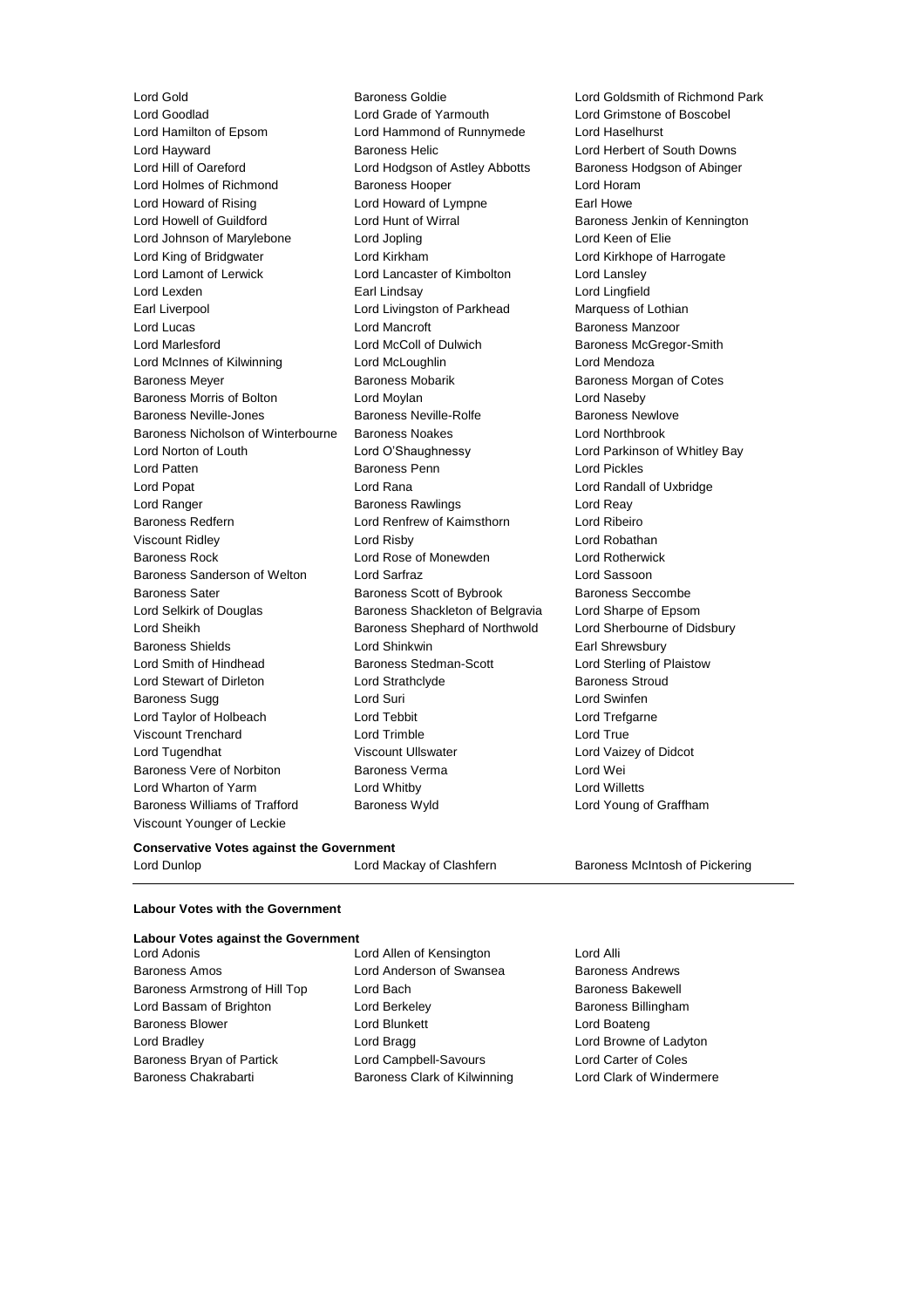Baroness Cohen of Pimlico **Lord Collins of Highbury** Baroness Corston Baroness Crawley Lord Cunningham of Felling Lord Davidson of Glen Clova Lord Davies of Stamford Lord Davies of Oldham Lord Davies of Brixton Baroness Donaghy **Baroness Drake** Lord Dubs Lord Eatwell Lord Elder Lord Falconer of Thoroton Lord Faulkner of Worcester Lord Foulkes of Cumnock Baroness Gale Baroness Golding **Baroness** Goudie Lord Goldsmith **Baroness** Goudie Lord Grantchester Lord Griffiths of Burry Port Lord Grocott Lord Hain Viscount Hanworth Lord Harris of Haringey Lord Haskel Lord Haworth Baroness Hayman of Ullock Baroness Hayter of Kentish Town Baroness Healy of Primrose Hill Baroness Henig Baroness Hilton of Eggardon Lord Hollick Lord Hunt of Kings Heath Lord Jones **Baroness Jones of Whitchurch** Lord Jordan Lord Jordan Lord Judd Lord Kennedy of Southwark Lord Kestenbaum Lord Knight of Weymouth Baroness Lawrence of Clarendon Lord Layard Lord Leitch Lord Lennie Lord Levy Baroness Liddell of Coatdyke Lord Liddle Lord Linesey Baroness Lister of Burtersett Baroness Mallalieu Lord Mandelson Baroness Massey of Darwen Lord McAvoy Lord McConnell of Glenscorrodale Baroness McDonagh Baroness McIntosh of Hudnall Lord McKenzie of Luton Lord McNicol of West Kilbride Lord Mendelsohn Lord Mitchell Lord Monks Lord Morgan Baroness Morris of Yardley Lord Morris of Aberavon **Lord Murphy of Torfaen** Baroness Osamor Lord Parekh **Baroness Pitkeathley Baroness Pitkeathley** Lord Ponsonby of Shulbrede Lord Prescott Baroness Primarolo Baroness Quin Baroness Ramsay of Cartvale Baroness Rebuck Lord Reid of Cardowan Lord Robertson of Port Ellen Lord Rooker Lord Rosser Lord Rowlands Baroness Royall of Blaisdon Lord Sawyer Baroness Sherlock Lord Sikka Viscount Simon Baroness Smith of Gilmorehill Baroness Smith of Basildon Lord Snape Lord Soley Lord Stevenson of Balmacara Baroness Taylor of Bolton Baroness Thornton **Lord Touhig Lord Touhig Lord Tunnicliffe** Lord Turnberg **Baroness Warwick of Undercliffe** Lord Watson of Invergowrie Lord Watts **Lord West of Spithead** Baroness Wheeler Baroness Whitaker **Lord Whitty Lord Whitty** Baroness Wilcox of Newport Lord Wills Lord Winston Lord Wood of Anfield Lord Woodley **Baroness Young of Old Scone** 

#### **Liberal Democrat Votes with the Government**

| Liberal Democrat Votes against the Government |                           |
|-----------------------------------------------|---------------------------|
| Lord Alderdice                                | Lord Allan of Hallam      |
| Baroness Bakewell of Hardington<br>Mandeville | Lord Beith                |
| Baroness Bonham-Carter of Yarnbury            | Baroness Bowles of Berl   |
| <b>Baroness Brinton</b>                       | Lord Bruce of Bennachie   |
| Baroness Burt of Solihull                     | Lord Campbell of Pittenw  |
| Lord Clement-Jones                            | <b>Lord Cotter</b>        |
| <b>Baroness Doocey</b>                        | Baroness Featherstone     |
| Lord Fox                                      | Baroness Garden of Fro    |
| Lord Goddard of Stockport                     | <b>Lord Greaves</b>       |
| Baroness Hamwee                               | Baroness Harris of Richr  |
| Lord Hussain                                  | Baroness Hussein-Ece      |
| Lord Jones of Cheltenham                      | Baroness Kramer           |
| Baroness Ludford                              | Lord McNally              |
| Lord Newby                                    | <b>Baroness Northover</b> |
|                                               |                           |

vles of Berkhamsted II of Pittenweem den of Frognal ris of Richmond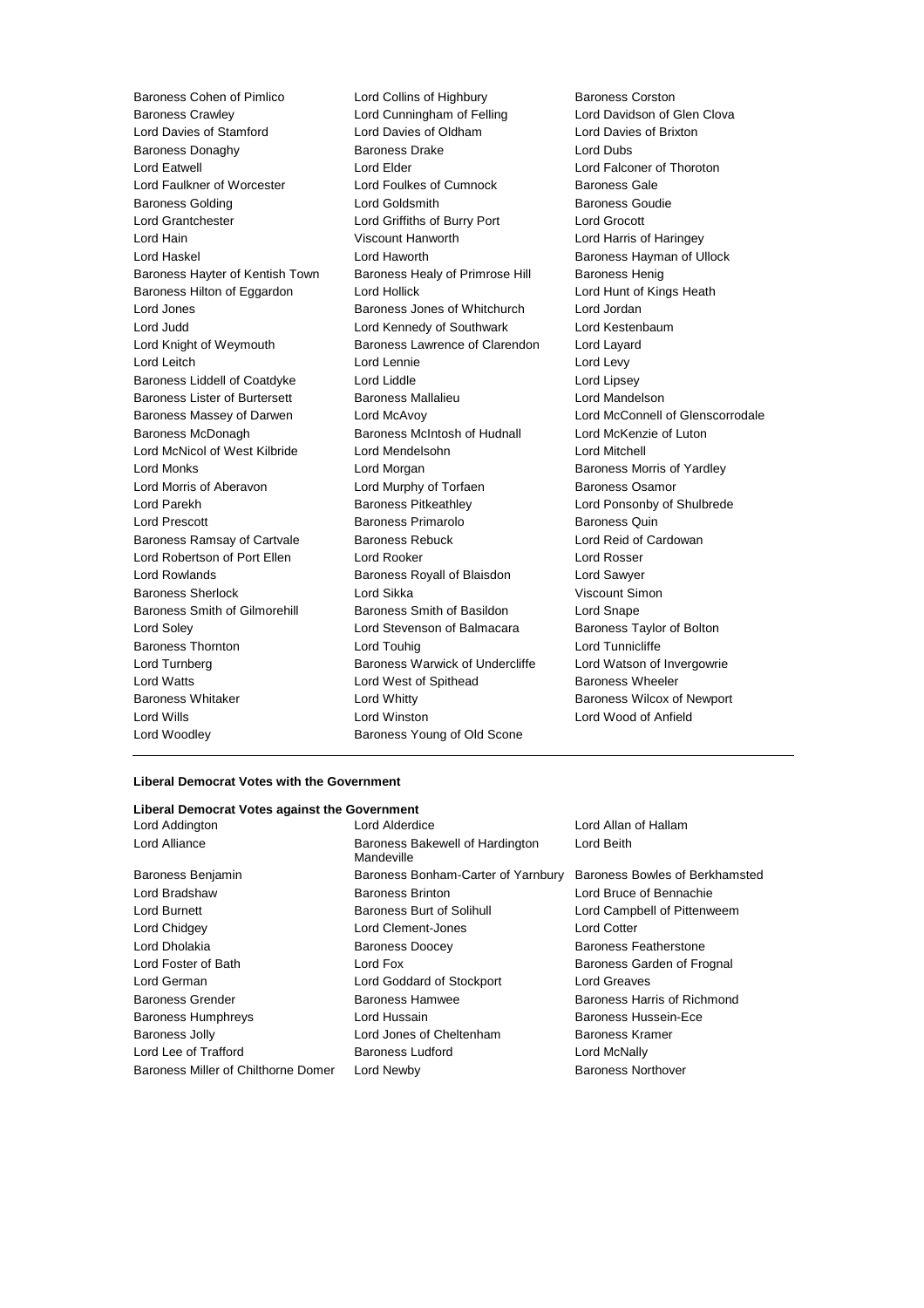Lord Wrigglesworth

- Lord Oates Lord Paddick Lord Palmer of Childs Hill Baroness Randerson Lord Razzall Lord Redesdale Lord Scriven **Lord Sharkey Lord Sharkey Baroness Sheehan** Lord Shipley Baroness Smith of Newnham Lord Stephen Lord Stoneham of Droxford Lord Storey Lord Strasburger Lord Stunell Baroness Suttie Lord Taverne Lord Thomas of Gresford Viscount Thurso Lord Tope Lord Tyler **Baroness Tyler of Enfield** Lord Wallace of Tankerness Corea Lord Wallace of Saltaire Baroness Walmsley Lord Willis of Knaresborough
- Lord Purvis of Tweed Lord Rennard Lord Roberts of Llandudno Baroness Scott of Needham Market Lord Taylor of Goss Moor Lord Teverson **Baroness Thomas of Winchester**

# **Crossbench Votes with the Government**

Baroness Deech **Earl Erroll** Earl Erroll **Earl Erroll** Lord Hogan-Howe Lord Kilclooney Lord Palmer

#### **Crossbench Votes against the Government**

Lord Wilson of Tillyorn Lord Wilson of Dinton Lord Woolf Baroness Young of Hornsey

Lord Aberdare Lord Adebowale Lord Alton of Liverpool Lord Anderson of Ipswich Lord Best **Example 20** Extracts Boothroyd Baroness Boycott **Baroness Brown of Cambridge** Lord Butler of Brockwell Baroness Butler-Sloss Lord Cameron of Dillington Baroness Campbell of Surbiton Lord Carey of Clifton Lord Carlile of Berriew Lord Carrington Earl Clancarty Baroness Clark of Calton Earl Cork and Orrery Earl Courtenay of Devon **Baroness Coussins** Baroness Cox Lord Craig of Radley Viscount Craigavon Lord Crisp Lord Cromwell **Lord Dannatt Baroness D'Souza** Lord Eames **Baroness Falkner of Margravine** Lord Field of Birkenhead Baroness Finlay of Llandaff Lord Freyberg Lord Green of Deddington Lord Greenway Baroness Grey-Thompson Lord Hannay of Chiswick Lord Harries of Pentregarth Baroness Hayman Baroness Hollins Lord Hope of Craighead Lord Houghton of Richmond Lord Janvrin Lord Jay of Ewelme Lord Judge Lord Kakkar Lord Kerr of Kinlochard Lord Kerslake Lord Krebs Lord Laming Baroness Lane-Fox of Soho Lord Low of Dalston Earl Lytton Lord Macpherson of Earl's Court Baroness Masham of Ilton Baroness Meacher Baroness Murphy Baroness Neuberger Baroness O'Loan Baroness O'Neill of Bengarve Lord Patel Baroness Prashar **Lord Ravensdale** Lord Ravensdale Lord Rees of Ludlow Lord Rowe-Beddoe Lord Russell of Liverpool Lord Singh of Wimbledon Duke of Somerset **Baroness Stern Lord Stirrup** Lord Thomas of Cwmgiedd Lord Thurlow Lord Vaux of Harrowden Lord Walker of Aldringham Baroness Watkins of Tavistock Duke of Wellington

#### **Bishop Votes with the Government**

### **Bishop Votes against the Government**

| <b>Bishop of Newcastle</b> |
|----------------------------|
|                            |

### **Other Votes with the Government**

Lord Browne of Belmont Lord Dodds of Duncairn Lord Empey

Lord Faulks Baroness Fox of Buckley Lord Gadhia Lord Hay of Ballyore Baroness Hoey Lord Mann